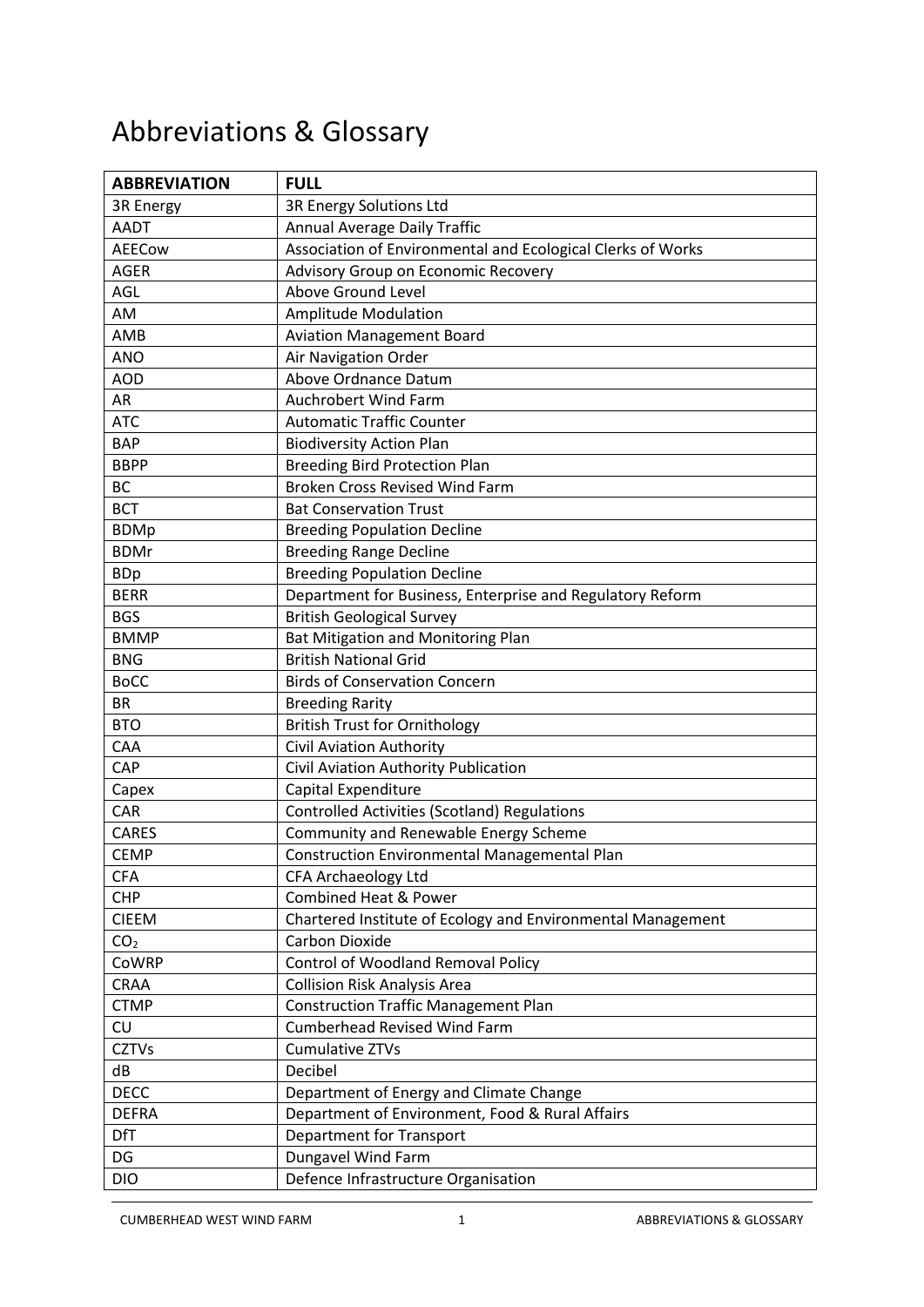| <b>ABBREVIATION</b> | <b>FULL</b>                                                         |
|---------------------|---------------------------------------------------------------------|
| <b>DMPDSG</b>       | Development Management, Placemaking and Design Supplementary        |
|                     | Guidance                                                            |
| <b>DMRB</b>         | Design Manual for Roads and Bridges                                 |
| <b>DPEA</b>         | Department for Planning and Environmental Appeals                   |
| <b>DQ</b>           | Dalquhandy Revised Wind Farm                                        |
| <b>DW</b>           | Douglas West Wind Farm                                              |
| <b>DWQR</b>         | Drinking Water Quality Regulator                                    |
| <b>DWX</b>          | Douglas West Extension Wind Farm                                    |
| EAC                 | <b>East Ayrshire Council</b>                                        |
| <b>ECoW</b>         | <b>Environmental Clerk of Works</b>                                 |
| ECU                 | <b>Energy Consents Unit</b>                                         |
| <b>EHO</b>          | <b>Environmental Health Officer</b>                                 |
| <b>EIA</b>          | <b>Environmental Impact Assessment</b>                              |
| <b>EIA Report</b>   | Environmental Impact Assessment Report                              |
| <b>ELC</b>          | <b>European Landscape Convention</b>                                |
| <b>EMI</b>          | Electromagnetic Interference Survey                                 |
| EU                  | <b>European Union</b>                                               |
| FCS / SF            | Forestry Commission Scotland / Scottish Forestry                    |
| <b>FRMP</b>         | Forest Residue Management Plan                                      |
| GA                  | <b>Galawhistle Wind Farm</b>                                        |
| <b>GBDVS</b>        | The Great Britain Day Visitor Survey                                |
| GCR                 | <b>Geological Conservation Review</b>                               |
| <b>GDL</b>          | Garden and Designed Landscape                                       |
| <b>GHGs</b>         | <b>Greenhouse Gases</b>                                             |
| GLVIA3              | Guidelines for Landscape and Visual Impact Assessment third edition |
| <b>GPA</b>          | <b>Glasgow Prestwick Airport</b>                                    |
| GPP                 | <b>Guidance for Pollution Prevention</b>                            |
| <b>GVA</b>          | <b>Gross Value Added</b>                                            |
| <b>GWDTEs</b>       | Groundwater Dependent Terrestrial Ecosystems                        |
| GWh                 | <b>Gigawatt Hours</b>                                               |
| <b>HCH</b>          | Hare Craig Hill Wind Farm                                           |
| HD                  | <b>Historical Decline</b>                                           |
| <b>HEP</b>          | <b>Historic Environment Policy</b>                                  |
| <b>HER</b>          | <b>Historic Environment Record</b>                                  |
| <b>HES</b>          | <b>Historic Environment Scotland</b>                                |
| <b>HGV</b>          | <b>Heavy Good Vehicles</b>                                          |
| <b>HHR</b>          | Hagshaw Hill Repowering Wind Farm                                   |
| <b>HHX</b>          | Hagshaw Hill Extension Wind Farm                                    |
| <b>HLA</b>          | <b>Historic Land-Use Assessment</b>                                 |
| <b>HMP</b>          | Habitat Management Plan                                             |
| <b>HRA</b>          | <b>Habitats Regulations Appraisal</b>                               |
| Hz                  | Hertz                                                               |
| <b>IEF</b>          | <b>Important Ecological Features</b>                                |
| <b>IEMA</b>         | Institute of Environmental Management & Assessment                  |
| <b>IOA</b>          | <b>Institute of Acoustics</b>                                       |
| <b>IOFs</b>         | <b>Ornithological Features</b>                                      |
| <b>ITPE</b>         | <b>ITPEnergised</b>                                                 |
| <b>JNCC</b>         | Joint Nature Conservation Committee                                 |
| <b>JRC</b>          | Joint Radio Company                                                 |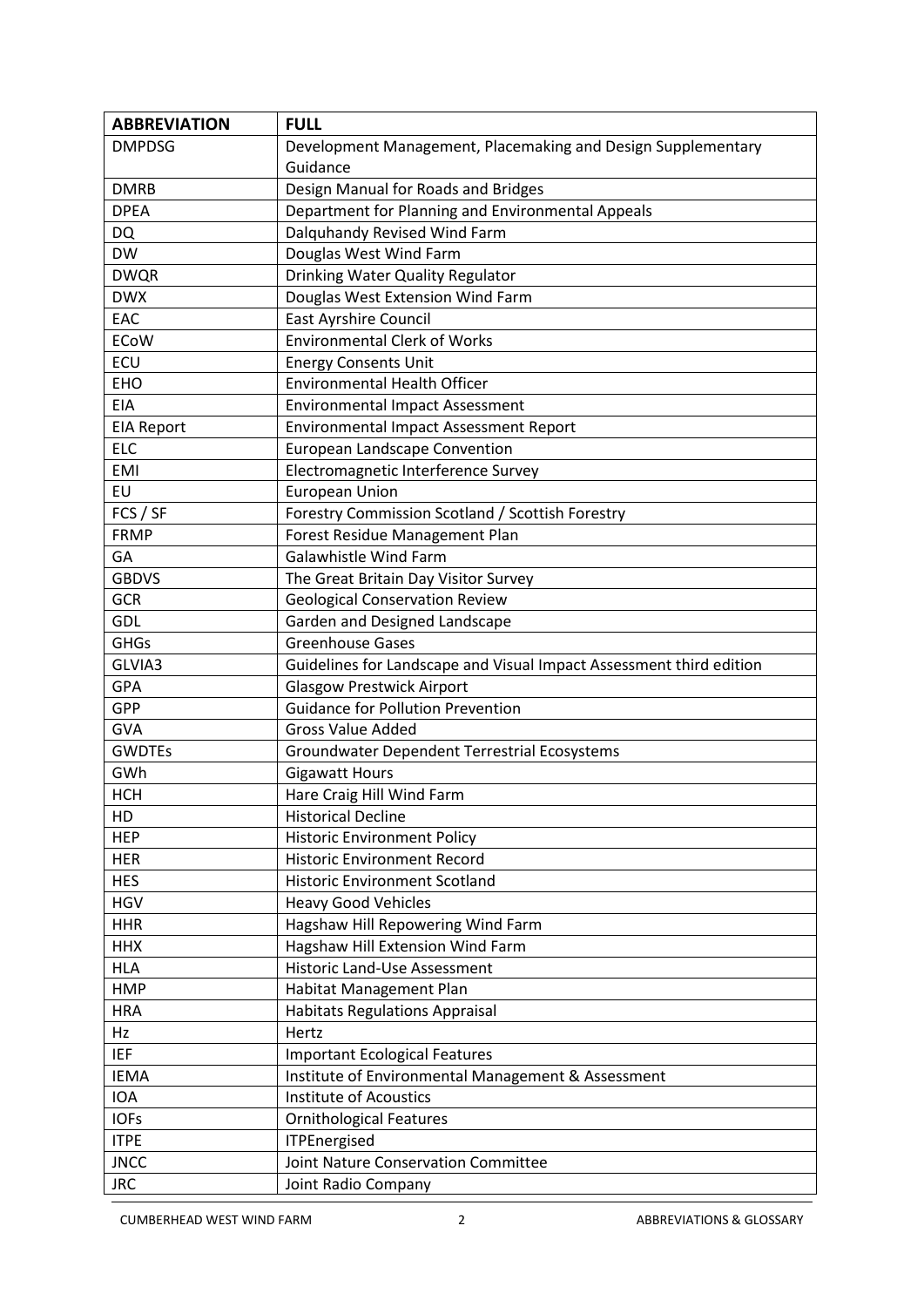| <b>ABBREVIATION</b> | <b>FULL</b>                                    |
|---------------------|------------------------------------------------|
| km                  | kilometres                                     |
| KM                  | Kype Muir Wind Farm                            |
| <b>KMX</b>          | Kype Muir Extension Wind Farm                  |
| <b>LCAs</b>         | Landscape Character Areas                      |
| LCS                 | Landscape Capacity Study                       |
| <b>LCSTs</b>        | Landscape Character Sub-Types                  |
| LCT                 | Landscape Character Types                      |
| LDP                 | Local Development Plan                         |
| LNR                 | <b>Local Nature Reserves</b>                   |
| LPA                 | <b>Local Planning Authority</b>                |
| LVIA                | Landscape and Visual Impact Assessment         |
| m                   | metres                                         |
| MoD                 | Ministry of Defence                            |
| <b>MW</b>           | Megawatt                                       |
| <b>NCN</b>          | National Cycle Network                         |
| <b>NHZ</b>          | Natural Heritage Zone                          |
| <b>NNR</b>          | <b>National Nature Reserve</b>                 |
| <b>NPF</b>          | <b>National Planning Framework</b>             |
| <b>NRHE</b>         | National Record for the Historic Environment   |
| <b>NRTF</b>         | <b>National Road Traffic Forecasts</b>         |
| <b>NSE</b>          | The National Society for Epilepsy              |
| <b>NSL</b>          | <b>NATS Services Limited</b>                   |
| <b>NSR</b>          | Non-Statutory Register                         |
| <b>NTS</b>          | Non-Technical Summary                          |
| <b>NU</b>           | <b>Nutberry Wind Farm</b>                      |
| <b>NVC</b>          | National Vegetation Classification             |
| <b>NWC</b>          | <b>New Water Crossing</b>                      |
| <b>OEMP</b>         | <b>Operation Environmental Management Plan</b> |
| OHMP                | Outline Habitat Management Plan                |
| <b>ONS</b>          | <b>Office of National Statistics</b>           |
| <b>OS</b>           | <b>Ordnance Survey</b>                         |
| OUV                 | <b>Outstanding Universal Value</b>             |
| PAC                 | Pre-Application Consultation Report            |
| PANs                | <b>Planning Advice Notes</b>                   |
| <b>PMP</b>          | Peat Management Plan                           |
| PPG                 | <b>Pollution Prevention Guidelines</b>         |
| <b>PSRA</b>         | Peat Slide Risk Assessment                     |
| <b>PWS</b>          | <b>Private Water Supplies</b>                  |
| <b>RAB</b>          | Renewables Advisory Board                      |
| <b>RBMPs</b>        | River Basin Management Plans                   |
| <b>RSPB</b>         | Royal Society for the Protection of Birds      |
| <b>RVAS</b>         | Residential Visual Amenity Study               |
| SAC                 | Special Area of Conservation                   |
| <b>SB</b>           | <b>Summary Boxes</b>                           |
| <b>SBL</b>          | <b>Scottish Biodiversity List</b>              |
| <b>SEI</b>          | Supplementary Environmental Information        |
| <b>SEPA</b>         | <b>Scottish Environment Protection Agency</b>  |
| <b>SERAD</b>        | Scottish Executive Rural Affairs Department    |